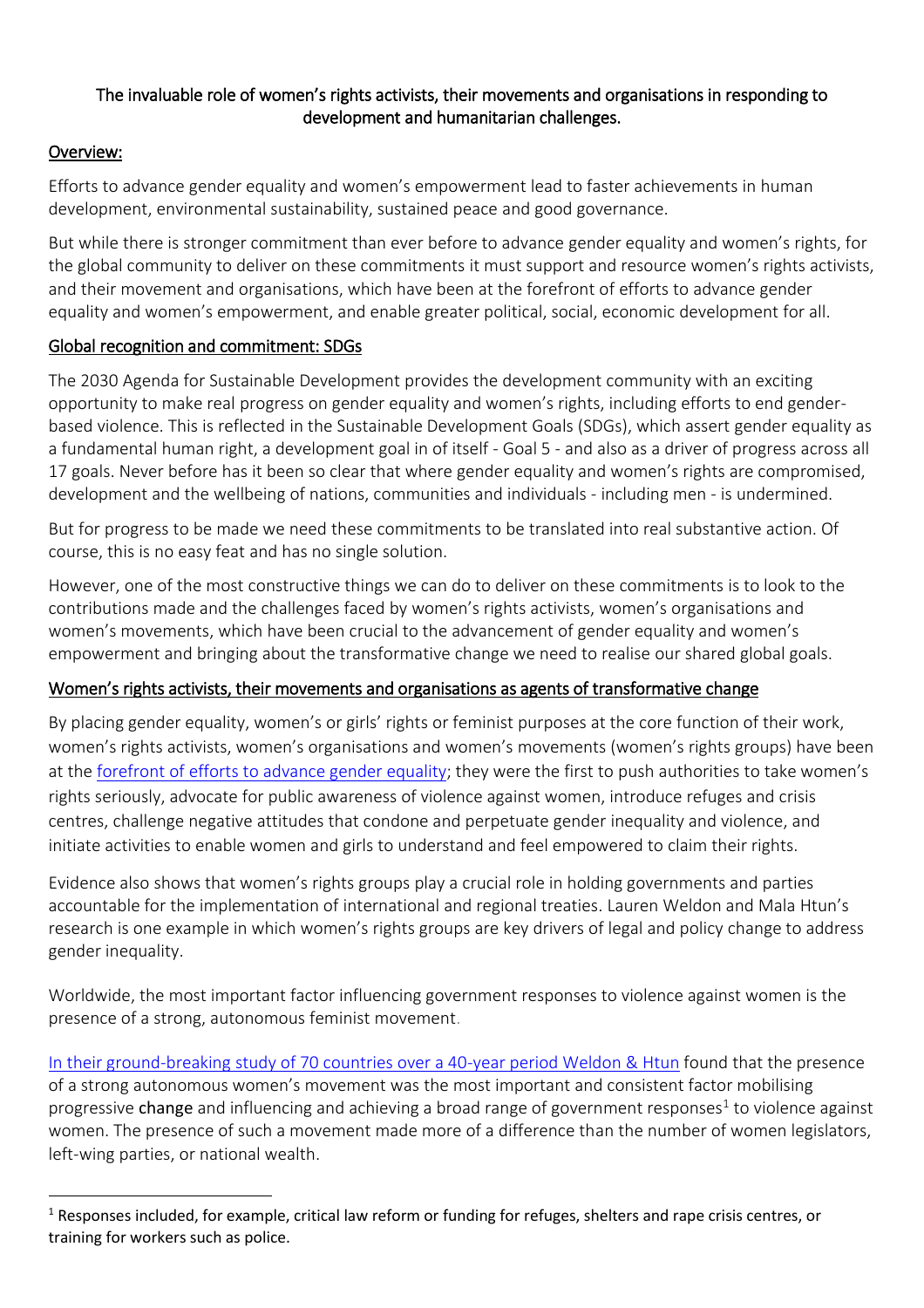The study also found that strong local feminist movements bring home the value of international and regional [treaties.](http://policy-practice.oxfam.org.uk/publications/feminist-mobilisation-and-progressive-policy-change-why-governments-take-action-295457) That is, they use these treaties as levers to influence policy-making, and to call for and mobilise compliance with goals for equality in their national and local context.

On the other hand, it was found that where a strong, autonomous feminist movement was absent, ratification of the Convention on the Elimination of all forms of Discrimination Against Women (CEDAW) actually had a negative effect on the adoption of violence against women policy. So while the presence of a strong autonomous women's movement was key to whether international and regional treaties have impact, the absence of such a movement not only stalls impact (and transformative change) but also has the potential to reinforce (or even reproduce) inequality and undermine women's social, economic and political rights. It is important to note that in the context of [the development sector seeing the increasing influence of](http://web.undp.org/evaluation/documents/articles-papers/occasional_papers/Occasional%20Paper_Gender_Pittman%20.pdf)  [conservatism and severe backl](http://web.undp.org/evaluation/documents/articles-papers/occasional_papers/Occasional%20Paper_Gender_Pittman%20.pdf)ash to women's rights, this is most concerning. For instance, without these basics rights, women's ability to participate in decision-making at all levels of society is compromised and their ability to challenge and transform (and not reinforce or exacerbate) the inequalities and violence they face is undermined. This includes at all levels of society such as in legal frameworks, policy, investments, services, work places, household spending, individual and family healthcare, education or marriage.

In addition (but just importantly!), Htun and Weldon's research also emphasises the importance of feminist organising in creating substantive agendas in which structural inequality and the normalisation of violence can be challenged and women's rights can exist. For example, when women organise as and for women they are able to come together to understand and prioritise gender equality issues and their "women-specific" experiences, needs and contributions and they can do this without being subsumed within broader priorities that are not focused specifically on their goal of equality, which would otherwise be perceived as being important "only" to women and sidelined (or often excluded) in existing priorities.

This is also true for women with intersecting forms of marginalisation and discrimination, who have overlapping but different experiences, needs and contributions. Because these groups of women often face issues of exclusion and representation their intersectionalities can be subsumed within mainstream women organisations. For example, women with disabilities often face violence in different ways and in different contexts to women without disability. As such, efforts to address the violence women with disabilities experience need to prioritise the specific (and different) types of violence they face, in the context or setting where this violence occurs, and in a way that is effective for women with disabilities; efforts taken to tackle violence for women without disabilities may not adequately or effectively do this. As such, it is important that efforts are made to support women from and of diverse backgrounds organise as and for their own nuanced issues.

Women organising as women has been crucial to naming and prioritising issues such as, but not limited to, sexual and domestic violence, child and forced marriage, female genital mutilation, unequal leadership opportunities, unequal pay and unequal access to economic resources, including access to land and property. It has also raised awareness of the different and often heightened impacts these have of women who have multiple intersecting forms of marginalisation. In light of such, it is unsurprising that [normative advances to](http://www.oecd.org/dac/gender-development/OECD-report-on-womens-rights-organisations.pdf)  women's rights or gender equality tend not to happen [without women's rights groups pushing for them.](http://www.oecd.org/dac/gender-development/OECD-report-on-womens-rights-organisations.pdf)

In this context, it seems obvious that it is more critical than ever that efforts are taken to support and build the capacity of women's groups at all levels and across all sectors. But while women's rights groups play an invaluable role in advancing gender equality and bringing about the transformative change that is crucial to realising the 2030 Agenda, they continue to face insufficient funding to support and upscale the invaluable and diverse work they do.

#### Undervalued and under-resourced